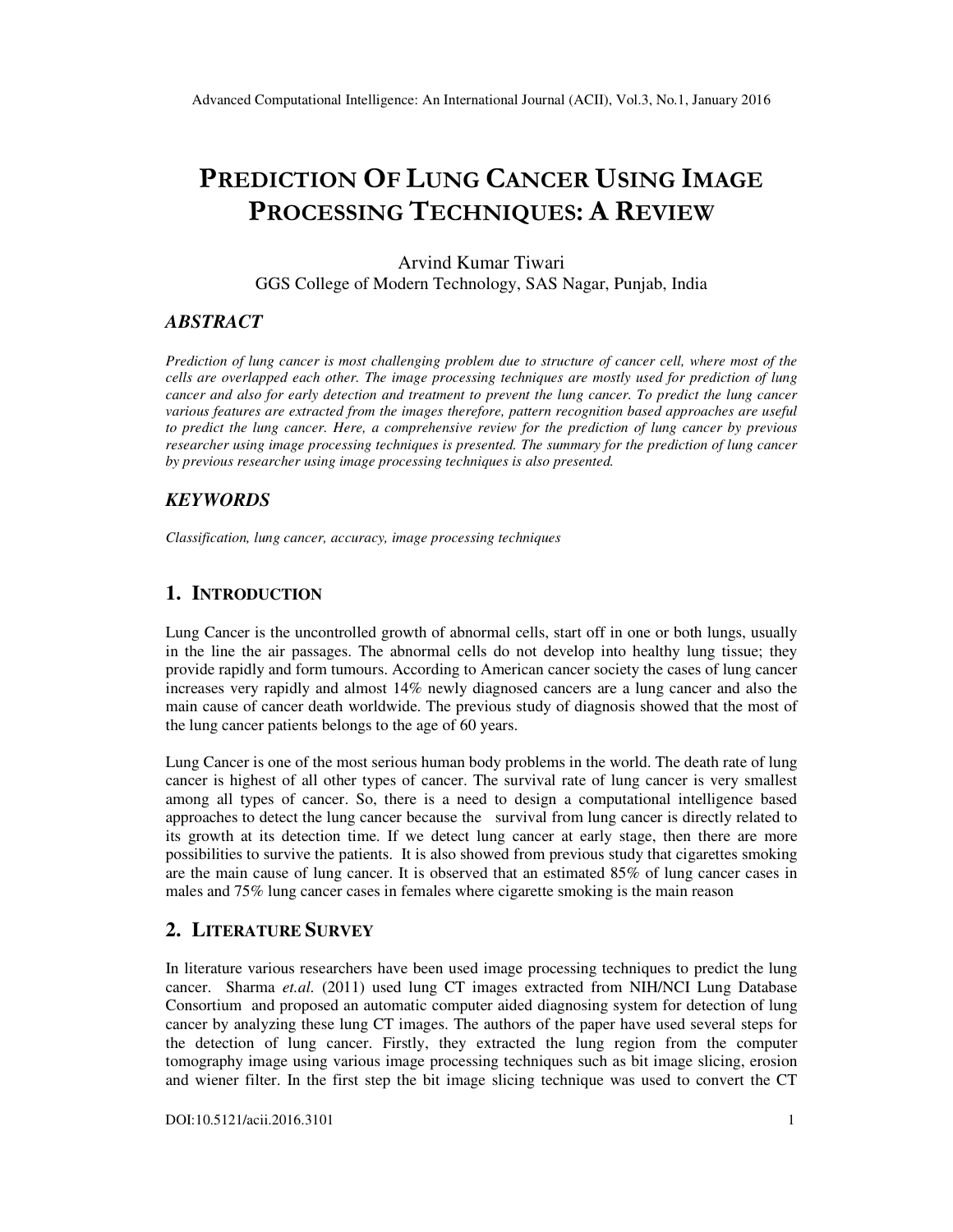images into a binary image then after extraction the region growing segmentation algorithm was used for segmenting the extracted lung regions. After segmentation of lung region they used rule based model to classify the cancer nodules. Finally, a set of diagnosis rules were generated from the extracted features and with the help of diagnostics indicator. It was observed that the proposed method achieved the overall accuracy of 80%. Anam Tariq *et.al.* (2013) has developed a computerized system, that was detected the lung nodules with the help of CT scan images. The computerized system consists of two stages, first one is lung segmentation and enhancement and second one is feature extraction and classification. For removing background and extracts the nodules from an image, the threshold segmentation technique was applied. When extraction and segmentation were completed, then a feature vector was used to -calculate the abnormal region. After that the regions were classified using neuro fuzzy classifier. This system gives the facility to detect the smallest nodules which lead to early diagnosis of lung cancer.

Sundararajan *et.al.* (2010) have been proposed support vector machine for the detection of pneumoconiosis by using various textural features for disjoint segments of the lung and focused on a subset of lung disorders. Le (2011) has been proposed a complex system for the detection of various lung disorders and image processing techniques were used for the detection of lung nodule but they were not used false positive reduction step. Chaudhary *et.al*. (2012) aim has to get more accurate results using the various enhancement and segmentation techniques. The image processing procedures that is, image pre-processing; segmentation and feature extraction were done. In image enhancement, image are compared with Gabor filter, auto enhancement and fast Fourier transform techniques. In the segmentation stage the Watershed and thresholding segmentation were used and comparison has been made. Hashemi *et.al*. (2013) his aim has to improve the efficiency of the lung cancer diagnosis system, with the help of proposing a region growing segmentation method to segment CT scan lung images. First of all, for noise removing linear-filtering and contrast enhancement technique was used as pre-processing step, to prepare the image for segmentation. After that for differentiating among malignant, benign and advance lung nodules, the cancer recognition was presented by fuzzy inference system. The authors also compare the diagnosis performance of the proposed method with the artificial neural network.

Schilham *et.al.* (2006) have been proposed to use a k-nearest neighbor (k-NN) classifier by using the images from the JSRT database for searching the Gaussian scale space maxima in multi-scale to detect different sized lung nodules. It was also observed that the proposed method performed better only at higher false positive rates. Pereira *et.al.* (2007a) has been proposed a sliding band filter based on the convergence of radial gradients to detect the lung nodule by using the JSRT database without a false positive reduction step. S.K. Vijai Anand *et.al*. (2010) have proposed a system which was predicted lung tumor from CT images with the help of image processing techniques coupled with neural network classification, to recognize whether benign or malignant. Then optimal thresholding was applied for noise removal to segregate lung regions. To segment the lung nodules region growing method was used. After that, back propagation neural network was used to classify as cancerous or non-cancerous. S.L.A. Lee *et.al*. (2008) have been proposed a random forest based classifier to detect all the nodules in the images and recorded a low false detection rate. The proposed method includes three stages such as image acquisition, background removal and nodule detection for identification of lung nodules by using images from the LIDC lung databases. The performance of the system was observed on some images containing nodules and some images containing no-nodules that were normally selected from database images.

Vijay A. Gajdhane *et.al.* (2014) have been proposed detection of lung cancer by using various image processing techniques with the help of CT scan images. There were mainly three processes used throughout the report; pre-processing step, feature extraction step, and finally the classification step. In pre-processing step noise was removed with the help of median filter, and Gabor filter was used for image enhancement and segmentation. Area, perimeter, and eccentricity were the extracted features. The extracted ROI (Region of Interest) transformation function was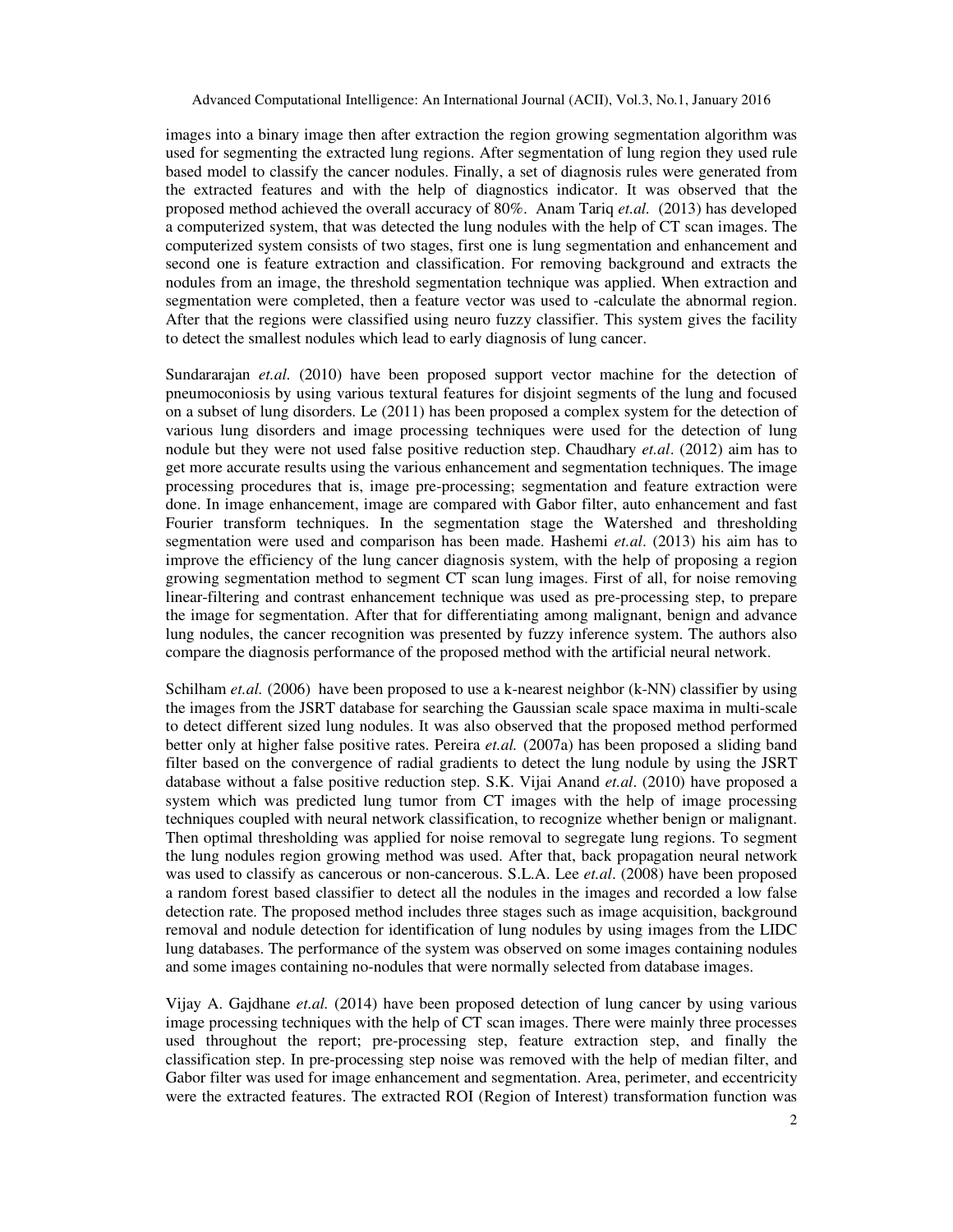created an array of ROI. At last, Support Vector Machine (SVM) was used for classification purpose. Fan Zhang *et.al*. (2013) have been proposed Support Vector Machine (SVM) based classifier by using feature based imaging classification method to classify the lung nodules in Low Dose Computed Tomography (LDCT) slides into four categories that is, well circumscribed, vascularized, juxta-pleural and pleural-tail. The proposed support vector machine based method was trained with the help of polynomial kernel by C-SVC and the probability estimates upon the different types were predicted with the obtained SVM model which was used to classify the feature descriptors into four categories. Lo *et.al.* (1995) applied a matched filter and sphere template matching to enhance round-shaped objects, and filtered false results with a convolutional neural network (CNN). They measured good performance on a small set of images. S. Sivakumar *et.al*. (2013) have proposed an efficient lung nodules detection scheme by performing nodule segmentation. For nodule segmentation weighted fuzzy probabilistic based clustering was carried out for lung cancer images. SVM was. used for classification purpose. Iiya Levner *et.al.*(2007) have proposed the novel approach that was created the topographical function and object markers used within watershed segmentation. The watershed algorithm was commonly used within the unsupervised setting of segmenting the image into a set of non-overlapping regions. Yoshida *et.al*. (1995) have been proposed a combination of two enhancers such as a difference image algorithm and wavelet transform sensitive to subtle nodules. The proposed method integrated overlapping and lesion models were used in combination. It was observed that the proposed model obtained better result in compared to single algorithm without any incorporation of false positive reduction technique. Sunil Kumar *et.al*.(2014) have proposed Computer aided diagnosis (CAD) that was detected the lung cancer at early stage by using various image processing techniques with the help of CT scan images. In pre-processing step noise was removed and converted the image into gray scale. Histogram thresholding was used for thresholding purpose. Finally, region growing algorithm was used for classification purpose. Xu *et.al.* (1997) proposed another difference image algorithm. For false positive reduction, they created a hybrid system with the help of an artificial neural network (ANN) and a rule-based technique. M. Arfan Jaffar *et.al.* (2008) have presented a method for lung segmentation based on Genetic Algorithm (GA) and morphological image processing techniques. GA was applied on the normalized histogram to determine the threshold to separate out background and object. When background was removed the morphological operation was performed in three operations i.e. to filter noise, to smooth the image and to detect edges.

Giger *et.al*. (1990) have been proposed a difference image technique by using image processing techniques to create a nodule enhanced and a nodule suppressed image. They found that the proposed method eliminates everything remaining the shadow of nodule-like objects. They used less powerful methods for classification by using various geometry features to leave out false findings. Hiram Madero Orczco *et.al*. (2013) have been proposed a SVM based method by using eight texture feature that wre extracted from histogram and the gray level concurrence matrix to classify the image with nodules or without nodules without considering the segmentation stage. Fatma Taher *et.al*. (2012) have been proposed a combination of Bayesian classification and a Hopfield Neural Network (HNN) for extracted and segmented the sputum cells for a diagnosis of lung cancer. It was observed that The HNN segmentation algorithm outperforms the Fuzzy C-Mean clustering, that allow the extraction of nuclei and cytoplasm regions successfully. For improved the performance of HNN algorithm, morphological was processing on the segmented image. Kesav Kancherla *et.al*. (2013) have proposed an early lung cancer detection methodology with the help of Nucleus Based features. To perform nucleus segmentation the seeded region growing segmentation technique was used. An additional criterion like nucleus size to seeded region growing method was used for better accuracy. JIA Tong *el.al*. (2007) have been presented an automatic computer-aided detection(CAD) scheme, that could identify the pulinonary nodule at an every stage from CT images. An important pre-processing step of lung cancer was an improved optimal gray-level Threshold segment lung parenchyma. Region growing algorithm was proposed for Trachea and Main Airway Bronchi Elimination then the filter of nodule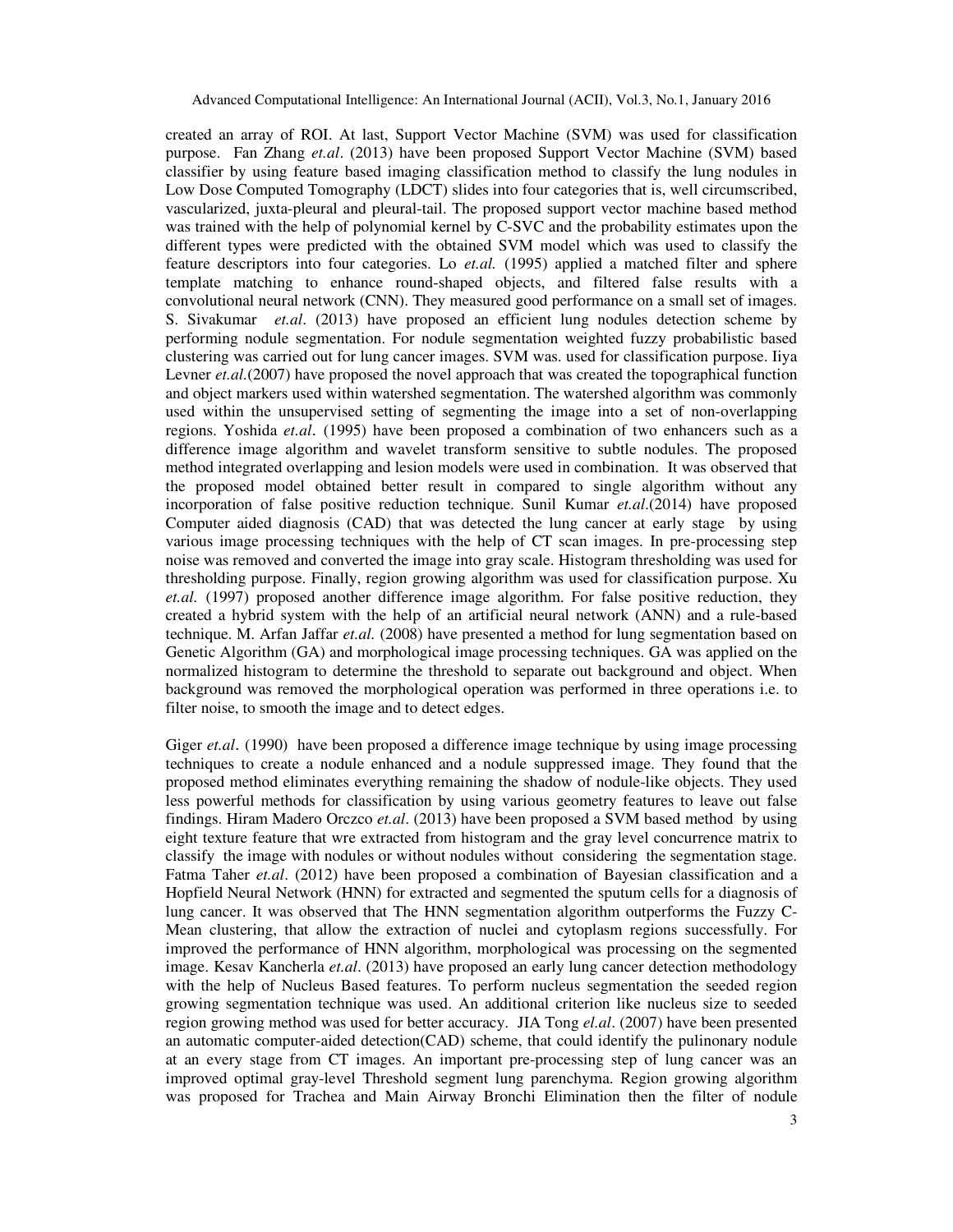candidate, the detection of nodule candidate, the feature extraction and classification and threedimensional visualization was done. The accuracy of the CAD system was 95% which indicate good performance.

Penedo *et.al.* (1998) have been proposed a neural network based method for nodule enhancement by using another ANN to select only true findings and the results were presented on a moderatesized, private database extended by simulated nodules. Mao *et.al*. (1998) has evaluated the nodule enhancing capabilities of fragmentary window filtering. The authors were presented preliminary results on a few generated radiographs M. Gomathi & P. Thangaraj *et.al.* (2010) have been proposed a support vector machine based (CAD) system for automatically detection of the lung cancer nodules with reduction in false positive rates. They used various image processing techniques to obtain the lung regions from CT scan images such as the segmentation was carried to apply fuzzy possibility C Mean (FPCM) clustering algorithm. Amjed S. Eslam b Jaber *et.al.* (2014) have been proposed an automatic computer aided diagnosis (CAD) system that includes three steps such as thresholding the CT image by segmentation, labeling the founded regions and regions are extracted for further analysis for the detection of lung cancer using CT scan images. Ghayoumi H, Siamak J *et.al*. (2013) have been proposed an image analysis approach for automated detection, segmentation and classification of abnormal cancer cells from normal cells was introduced. Gaussian smoothing was used for detection and segmentation. At last Fast Fourier Transforms (FFT) was used for extracted the position of the objected cells. Patil, Kuchanur *et.al*. (2012) have been proposed a system to identify the lung nodules by extracted the various geometrical and textural features like area, perimeter, entropy etc. using various image processing techniques. When geometrical and textural features were extracted then these features were applied for the classification of lung cancer.

Muhm *et. al.* (1983), Quekel *et. al.* (1999), Shah *et. al*. (2003) and Doi (2007) mentioned that many of the tumors were overlooked by radiologists in the early stage. Prashant Naresh *et.al .*(2014) have predicted lung cancer at initial stage by using various image processing and data mining techniques. He was proposed an automated diagnosis system for the prediction of lung cancer. Image acquisition, noise removal, segmentation, and morphological operations were used in image processing for information retrieval. Kobayashi *et.al.* (1996) MacMahon *et.al*. (1999) and De Boo *et.al.* (2009) studied that the efficiency of lung screening can be improved by using a computer aided diagnosis system, while Hoop *et.al.* (2010) warns that further training of the users may be important, as they often find it hard to differentiate between true and false findings of the machine. Ada (2013) has been proposed a method that is based on the combination of feature extraction and Principal Component Analysis (PCA) for lung detection with the help of CT scan images by using the histogram equalization for per-processing step of the images and features was extracted with the help of PCA. Sudha. V, Jayashree. P *et.al*. (2012) have been also proposed an efficient lung nodule detection system by using CT scan images. The proposed method performed two steps; first of all lung region segmentation through thresholding and then thresholding and morphological operations were used segmenting the lug nodules. Weng *et.al.* (2009) have been proposed a method based on a difference image technique and SVM classification by using the statistics of gradients as features but they also used JSRT image database for testing. So, they obtained the performance of the proposed method on the merged database. Snoeren *et.al.* (2010) have been proposed a neural network based on gradient convergence based method and location features to train a proposed model with simulated nodules without using a false positive reduction step.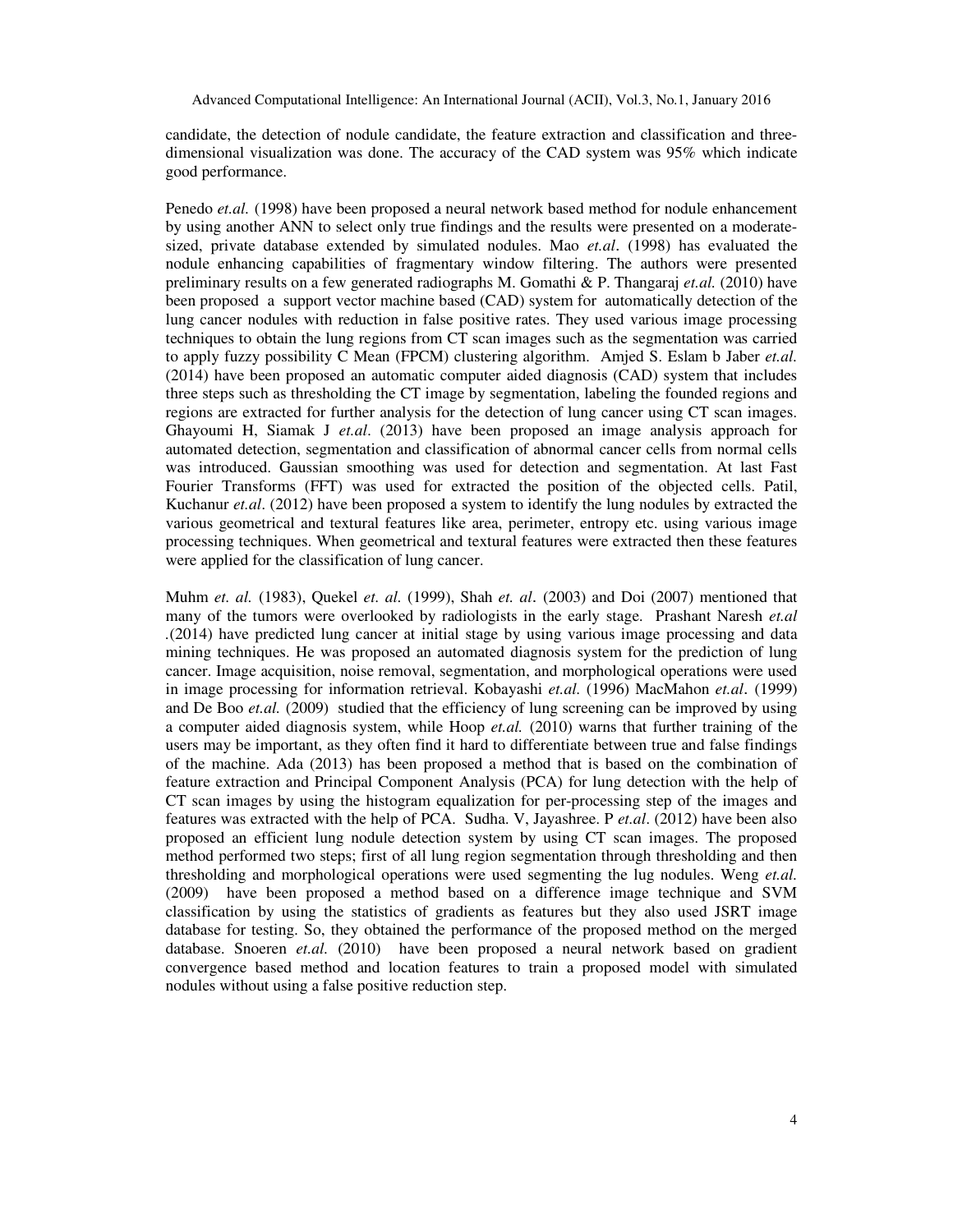## **3. SUMMARY FOR THE CLASSIFICATION OF LUNG NODULE**

In Literature, it is observed that the image processing techniques with the computational intelligence based approaches are useful for the prediction and decision making of lung cancer. Table 1 gives the summary of image processing techniques and classification approaches with their performance analysis for the detection of lung nodules.. The summary of lung nodule detection and classification is presented in Table-1.

| <b>AUTHOR</b>                               | <b>IMAGES</b>          | <b>CLASSIFICATION</b><br><b>TECHNIQUE</b>                                               | <b>ACCURACY</b> |
|---------------------------------------------|------------------------|-----------------------------------------------------------------------------------------|-----------------|
| Disha Sharma                                | $\overline{\text{CT}}$ | Diagnostic Indicators                                                                   | 80%             |
| <b>Anam Tariq</b>                           | CT                     | Neuro-Fuzzy                                                                             | 95%             |
| F.Paulin<br>Dr.A.Santhakumaran              | CT                     | <b>Back</b> propagation<br>algorithm used for<br>training Multilayer<br>Perceptron(MLP) | 99.28%          |
| Yang Liu                                    | <b>CT</b>              | SVM(GRBF kernel type)                                                                   | 87.82%          |
| Yao ying huang, wang<br>sen li ,Xiaojiao ye | <b>CT</b>              | Genetic algorithm, feature<br>selection                                                 | 99.1%           |
| Dr.K .Usha rani                             | <b>CT</b>              | Feed forward, Back<br>propagation                                                       | 92%             |
| Afzan Adam                                  | CT                     | algorithm<br>Genetic<br>and<br>Back propagation neural<br>network                       | 83.36%          |
| S.K Vijai Anand                             | CT                     | Back propagation network<br>classification                                              | 86.30%          |
| David B.fogel                               | $\overline{\text{CT}}$ | Back propagation network<br>classification                                              | 98.2%           |
| <b>JR</b> Marsilin                          | CT                     | <b>SVM</b>                                                                              | 78.00%          |
| Li Rong, Sunyuan                            | <b>CT</b>              | <b>SVM-KNN</b> classifier                                                               | 98.06%          |
| F Eddaoudi                                  | $\overline{\text{CT}}$ | <b>SVM</b>                                                                              | 95%             |
| Aparna Kanakatte                            | PET                    | k-NN, SVM                                                                               | 97%             |
| S. Aruna,<br>Dr S.P. Rajagopalan            | <b>CT</b>              | <b>SVM</b>                                                                              | 98.24%          |
| S.Sivakumar                                 | CT                     | SVM(RBF kernel type)                                                                    | 80.36%          |
| Madero<br>Hiram<br>Orozco                   | CT                     | <b>SVM</b>                                                                              | 84%             |
| Fatma Taher                                 | Sputum                 | Bayesian                                                                                | 88.62%          |
| Kesav Kancherla                             | Sputum                 | Random forest(bagging)                                                                  | 87%             |
| Tuba kiyan                                  | CT                     | Radial basis function                                                                   | 96.81%          |

Table-1 Summary for the classification of lung nodule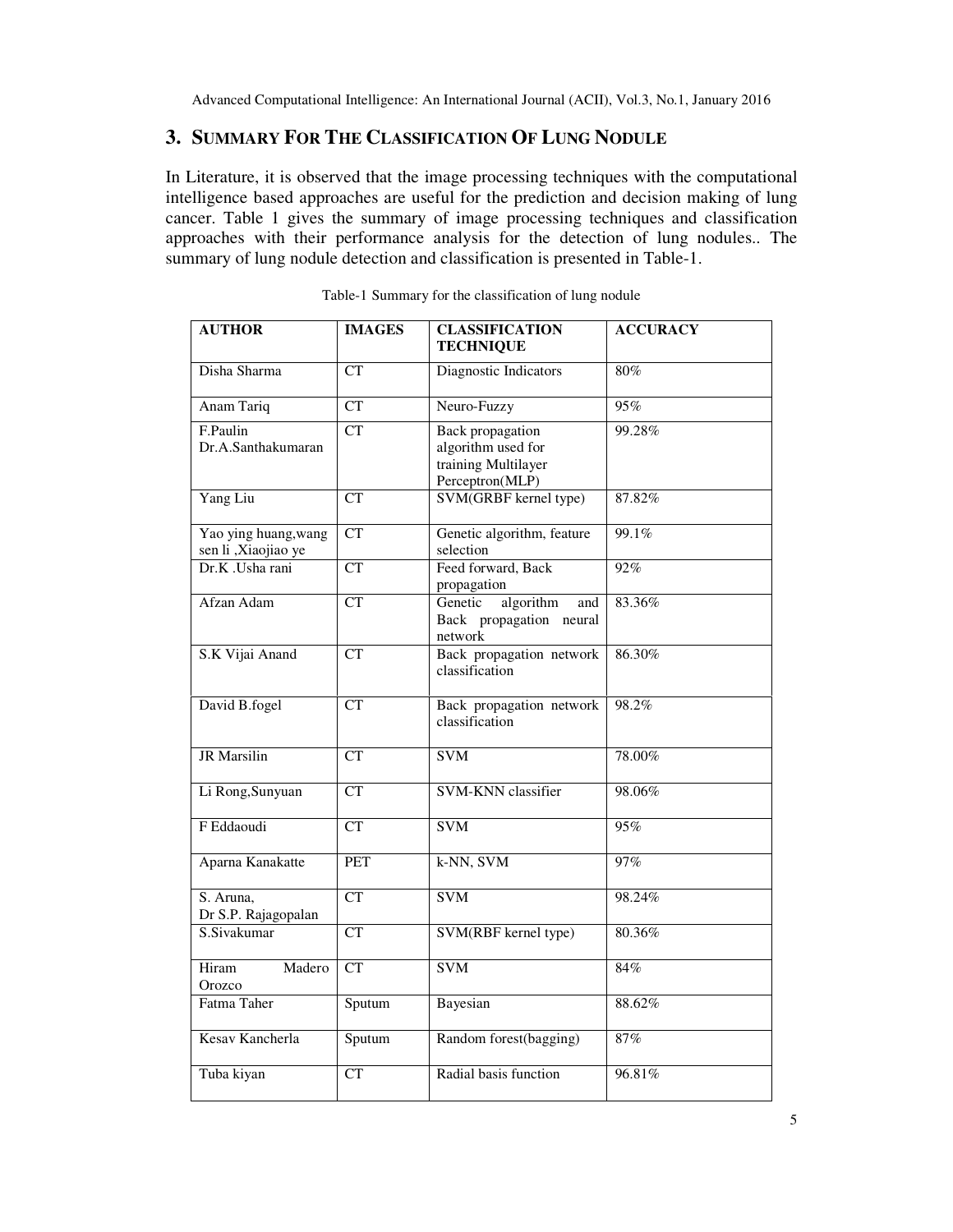## **4. OBSERVATION AND RECOMMENDATION**

- $\triangleright$  Using CT images the SVM classification technique achieved accuracies between 78% to 98.24%.
- $\triangleright$  Using CT images the Back Propagation Network classification technique achieved accuracies between 86.30% to 99.28%.
- $\triangleright$  Using CT images the Neuro Fuzzy classification technique achieved accuracy 95%
- $\triangleright$  Using Sputum the Bayesian classification technique achieved accuracy 88.62%.
- $\triangleright$  Using CT images the Genetic Algorithm classification technique achieved accuracies between 83.36% to 99.10%.

### **5. CONCLUSION**

Prediction of lung cancer is most challenging problem due to structure of cancer cell, where most of the cells are overlapped each other. The image processing techniques are mostly used for prediction of lung cancer and also for early detection and treatment to prevent the lung cancer. To predict the lung cancer various features are extracted from the images therefore, pattern recognition based approaches are useful to predict the lung cancer. Here, a comprehensive review for the prediction of lung cancer by previous researcher using image processing techniques was presented. The summary for the prediction of lung cancer by previous researcher using image processing techniques was also presented.

#### **REFERENCES**

- 1. National Cancer Institute, "The cancer imaging archive, "https:llwiki.cancerimagingarchive.net/display/Public/LlDC-lDRI, September 2011.
- 2. Sharma, D., & Jindal, G. (2011). Identifying lung cancer using image processing techniques. In International Conference on Computational Techniques and Artificial Intelligence (ICCTAI'2011) (Vol. 17, pp. 872-880).
- 3. Tariq, A., Akram, M. U., & Javed, M. Y. (2013, April). Lung nodule detection in CT images using neuro fuzzy classifier. In Computational Intelligence in Medical Imaging (CIMI), 2013 IEEE Fourth International Workshop on (pp. 49-53). IEEE.
- 4. Chaudhary, A., & Singh, S. S. (2012, September). Lung cancer detection on CT images by using image processing. In Computing Sciences (ICCS), 2012 International Conference on (pp. 142- 146). IEEE.
- 5. Hashemi, A., Pilevar, A. H., & Rafeh, R. (2013). Mass Detection in Lung CT Images Using Region Growing Segmentation and Decision Making Based on Fuzzy Inference System and Artificial Neural Network. International Journal of Image, Graphics and Signal Processing (IJIGSP), 5(6), 16.
- 6. Anand, S. V. (2010, October). Segmentation coupled textural feature classification for lung tumour prediction. In Communication Control and Computing Technologies (ICCCCT), 2010 IEEE International Conference on(pp. 518-524). IEEE.
- 7. Lee, S. L. A., Kouzani, A. Z., & Hu, E. J. (2008, November). A random forest for lung nodule identification. In TENCON 2008-2008 IEEE Region 10 Conference (pp. 1-5). IEEE.
- 8. Zhang, F., Song, Y., Cai, W., Zhou, Y., Shan, S., & Feng, D. (2013, November). Context curves for classification of lung nodule images. In Digital Image Computing: Techniques and Applications (DICTA), 2013 International Conference on (pp. 1-7). IEEE.
- 9. Sivakumar, S., & Chandrasekar, C. (2013). Lung nodule detection using fuzzy clustering and support vector machines. International Journal of Engineering and Technology, 5(1), 179-185.
- 10. Jaffar, M. A., Hussain, A., Nazir, M., Mirza, A. M., & Chaudhry, A. (2008, December). GA and morphology based automated segmentation of lungs from Ct scan images. In Computational Intelligence for Modelling Control & Automation, 2008 International Conference on (pp. 265- 270). IEEE.
- 11. Madero Orozco, H., Vergara Villegas, O. O., De Jesus Ochoa Dominguez, H., & Cruz Sanchez, V. G. (2013, November). Lung Nodule Classification in CT Thorax Images Using Support Vector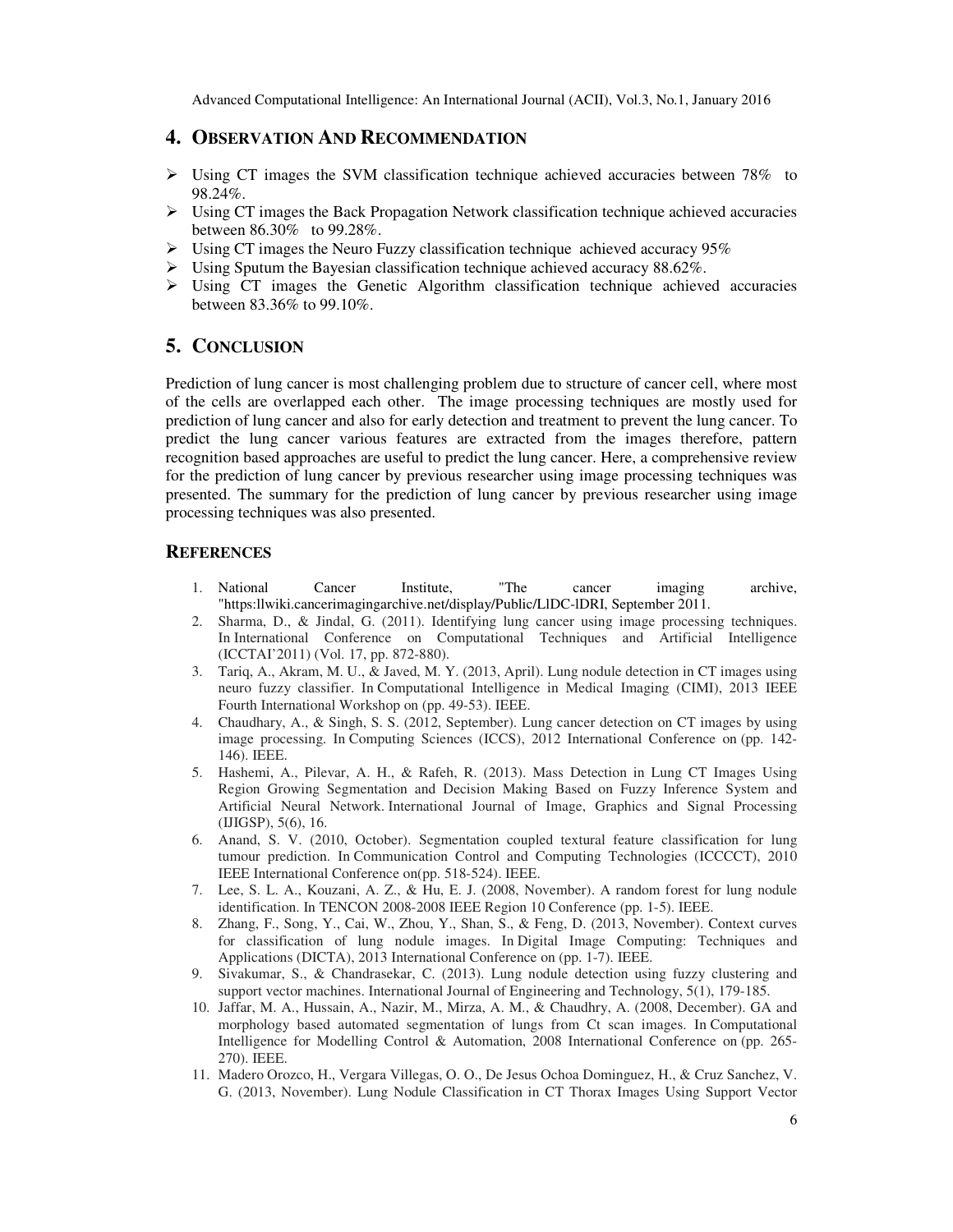Machines. In Artificial Intelligence (MICAI), 2013 12th Mexican International Conference on (pp. 277-283). IEEE.

- 12. PATIL, D. S., & Kuchanur, M. B. (2012). Lung cancer classification using image processing. International Journal of Engineering and Innovative Technology (IJEIT) Volume, 2.
- 13. Naresh, P., & Shettar, R. (2014). Image Processing and Classification Techniques for Early Detection of Lung Cancer for Preventive Health Care: A Survey. Int. J. of Recent Trends in Engineering & Technology, 11.
- 14. Gajdhane, M. V. A., & Deshpande, L. M. Detection of Lung Cancer Stages on CT scan Images by Using Various Image Processing Techniques.
- 15. Gomathi, M., & Thangaraj, P. (2010). A computer aided diagnosis system for lung cancer detection using support vector machine. American Journal of Applied Sciences, 7(12), 1532.
- 16. Ilya Levner, Hong Zhangm(2007) ,"Classification driven Watershed segmentation ", IEEE TRANSACTIONS ON IMAGE PROCESSING VOL. 16, NO. 5.
- 17. Sunil Kumar(2014), "Lung Segmentation using Region Growing Algorithm", International Journal of Advanced Research in Computer Science and Software Engineering Volume 4.
- 18. Fatma Taher, Naoufel Werghi and Hussain Al-Ahmad (2012), "Bayesian Classification and Artificial Neural Network Methods for Lung Cancer Early Diagnosis", IEEE.
- 19. JIA Tong, ZHAO Da-Zhe, YANG Jin-Zhu,WANG Xu (2007), "Automated Detection of Pulmonary Nodules in HRCT Images", IEEE.
- 20. Kesav Kancherla, Srinivas Mukkamala (2007), "Early Lung Cancer Detection using Nucleus Segmentation based Features", IEEE Symposium on Computational Intelligence in Bioinformatics and Computational Biology (CIBCB).
- 21. Amjed S Eslam b Jaber (2014)," Automated detection of lung cancer using statistical and morphological image processing techniques".Journal of Biomedical Graphics and Computing, Vol. 4.
- 22. Ghayoumi H and Siamak J (2013)," Recognition and Classification of the Cancer Cells by using Image Processing and LabVIEW". International Journal of Computer Theory and Engineering, Vol. 5.
- 23. Ada (2013)," Feature Extraction and Principal Component Analysis for Lung Cancer Detection in CT scan Images". International journal of Advanced Research in Computer Science and Software Engineering, Vol. 3.
- 24. Sudha V (2012)," Lung Nodule Detection in CT Images using Thresholding and Morphological operations". International journal of Emerging Science and Engineering (IJESE), Vol. 1.
- 25. Lo, S.-C.B., Lou, S.-L.A., Lin, J.-S., Freedman, M.T., Chien, M.V. and Mun, S.K. (1995), "Artificial convolution neural network techniques and applications for lung nodule detection", IEEE T. Med. Imaging, Vol. 14 No. 4, pp. 711-8.
- 26. Yoshida, H., Xu, X.-W., Kobayashi, T., Giger, M.L. and Doi, K. (1995), "Computer-aided diagnosis scheme for detecting pulmonary nodules using wavelet transform", Proc. of SPIE, Vol. 2434, p. 621.
- 27. Giger, M.L., Doi, K., MacMahon, H., Metz, C.E. and Yin, F.F. (1990), "Pulmonary nodules: computer-aided detection in digital chest images", Radiographics, Vol. 10 No. 1, p. 41.
- 28. De Boo, D.W., Prokop, M., Uffmann, M., van Ginneken, B. and Schaefer-Prokop, C.M. (2009), "Computer-aided detection (CAD) of lung nodules and small tumours on chest radiographs", Eur. J. Radiol., Vol. 72 No. 2, pp. 218-25.
- 29. de Hoop, B., De Boo, D.W., Gietema, H.A., van Hoorn, F., Mearadji, B., Schijf, L., van Ginneken, B., Prokop, M. and Schaefer-Prokop, C. (2010), "Computer-aided detection of lung cancer on chest radiographs: effect on observer performance", Radiology, Vol. 257 No. 2, p. 532.
- 30. Kobayashi, T., Xu, X.W., MacMahon, H., Metz, C.W. and Doi, K. (1996), "Effect of a computeraided diagnosis scheme on radiologists' performance in detection of lung nodules on radiographs", Radiology, Vol. 199, pp. 843-8.
- 31. MacMahon, H., Engelmann, R., Behlen, F.M., Hoffmann, K.R., Ishida, T., Roe, C., Metz, C.E. and Doi, K. (1999), "Computer-aided diagnosis of pulmonary nodules: results of a large-scale observer test", Radiology, Vol. 213, pp. 723-6.
- 32. Muhm, J.R., Miller, W.E., Fontana, R.S., Sanderson, D.R. and Uhlenhopp, M.A. (1983), "Lung cancer detected during a screening program using four-month chest radiographs", Radiology, Vol. 148 No. 3, p. 609.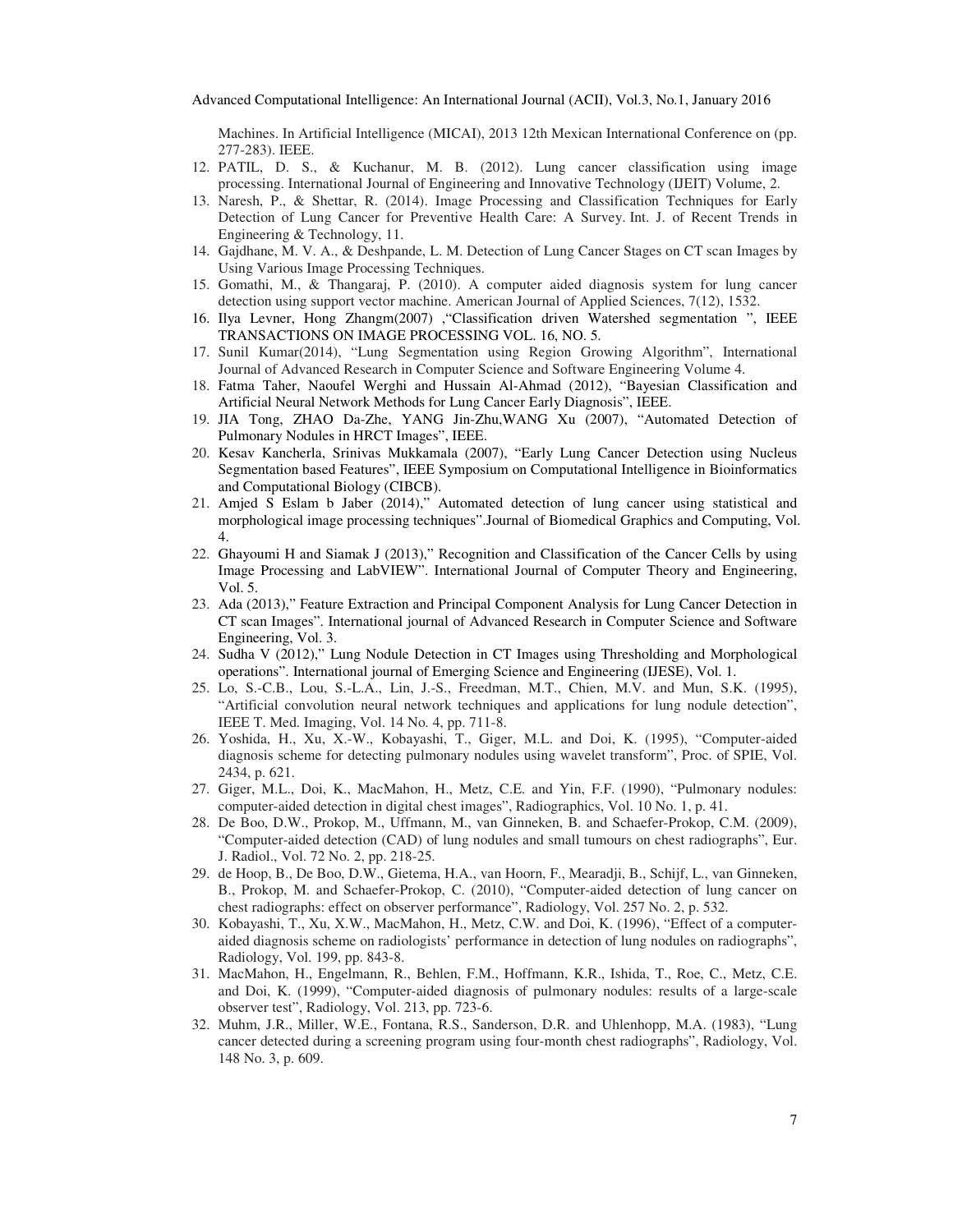- 33. Shah, P.K., Austin, J.H.M., White, C.S., Patel, P., Haramati, L.B., Pearson, G.D.N., Shiau, M.C. and Berkmen, Y.M. (2003), "Missed non-small cell lung cancer: radiographic findings of potentially resectable lesions evident only in retrospect1", Radiology, Vol. 226 No. 1.
- 34. Quekel, L.G., Kessels, A.G., Goei, R. and van Engelshoven, J.M. (1999), "Miss rate of lung cancer on the chest radiograph in clinical practice", Chest, Vol. 115 No. 3, p. 720.
- 35. Doi, K. (2007), "Computer-aided diagnosis in medical imaging: historical review, current status and future potential", Comput. Med. Imag. Grap., Vol. 31 Nos 4/5, pp. 198-211.
- 36. Xu, X.W., Doi, K., Kobayashi, T., MacMahon, H. and Giger, M.L. (1997), "Development of an improved CAD scheme for automated detection of lung nodules in digital chest images", Med. Phys., Vol. 24, p. 1395.
- 37. Penedo, M.G., Carreira, M.J., Mosquera, A. and Cabello, D. (1998), "Computer-aided diagnosis: a neural-network-based approach to lung nodule detection", IEEE T. Med. Imaging, Vol. 17 No. 6, pp. 872-80.
- 38. Mao, F., Qian, W., Gaviria, J. and Clarke, L.P. (1998), "Fragmentary window filtering for multiscale lung nodule detection: preliminary study", Acad. Radiol., Vol. 5 No. 4, pp. 306-11.
- 39. Schilham, A.M.R., Van Ginneken, B. and Loog, M. (2006), "A computer-aided diagnosis system for detection of lung nodules in chest radiographs with an evaluation on a public database", Med. Image Anal., Vol. 10 No. 2, pp. 247-58.
- 40. Pereira, C.S., Fernandes, H., Mendonicc, a, A.M. and Campilho, A. (2007a), "Detection of lung nodule candidates in chest radiographs", Pattern Recognition and Image Analysis, pp. 170-7.
- 41. Le, K. (2011), "Chest X-ray analysis for computer-aided diagnostic", Advanced Computing CCSIT 2011, pp. 300-9.
- 42. Sundararajan, R., Xu, H., Annangi, P., Tao, X., Sun, X.W. and Mao, L. (2010), "Multiresolution support vector machine based algorithm for pneumoconiosis detection from chest radiographs", Biomedical Imaging: From Nano to Macro, 2010 IEEE International Symposium on, pp. 1317-20.
- 43. Gergely Orbán Gábor Horváth, (2012),"Algorithm fusion to improve detection of lung cancer on chest radiographs", International Journal of Intelligent Computing and Cybernetics, Vol. 5 Iss 1 pp. 111 – 144.
- 44. Weng, Q., Sun, Y., Peng, X., Wang, S., Gu, L., Qiang, L. and Xu, J. (2009), "Computer-aided diagnosis: a support-vector-machine-based approach of automatic pulmonary nodule detection in chest radiographs", Proc. of the 2009 International Symposium on Bioelectronics and Bioinformatics, p. 60.
- 45. Snoeren, P.R., Litjens, G.J.S., Van Ginneken, B. and Karssemeijer, N. (2010), "Training a computer aided detection system with simulated lung nodules in chest radiographs", Proc. of The Third International Workshop on Pulmonary Image Analysis, p. 139.
- 46. Tuba kiyan, Tulay Yildirim(2004) "Breast cancer diagnosis using statistical neural networks", Journal of Electrical and Electronic Engineering.
- 47. Afzan Adam1 Khairuddin Omar2 "Computerized Breast Cancer Diagnosis with Genetic Algorithms AndNeuraNetworkfitt.mmu.edu.my/caiic/papers/afzaniCAIET
- 48. B.M.Gayathri, C.P.Sumathi (2013), " Breast Cancer Diagnosis Using Machine Learning Algorithm –A Survive". International Journal of Distributed and Parallel Systems (IJDPS) Vol.4, No. 3.
- 49. F.Paulin, A.Santhakumaran (2011)"Classification of Breast cancer by comparing Back propagation training algorithms", International Journal on Computer Science and Engineering (IJCSE).
- 50. Dr. K. Usha Rani ()" Parallel Approach for Diagnosis of Breast Cancer using Neural Network Technique" International Journal of Computer Applications, Volume 10– No.3.
- 51. David B.Fogel, Eugene C, Wasson, Edward M.Boughton (1995)"Evolving neural networks for detecting breast cancer". Elsevier Science Ireland Ltd.
- 52. L Rong (2010) ,"Diagnosis of Breast Tumor Using SVM-KNN Classifier" Intelligent Systems (GCIS).
- 53. Fatima Eddaoudi , Fakhita Regragui , Abdelhak Mahmoudi , Najib Lamouri (2011) "Masses Detection Using SVM Classifier Based on Textures Analysis"- Applied Mathematical Sciences, Vol. 5.
- 54. Aparna Kanakatte, Nallasamy Mani, Bala Srinivasan, Jayavardhana Gubbi (2008), "Pulmonary Tumor Volume Detection from Positron Emission Tomography Images", International Conference on Biomedical Engineering and Informatics.